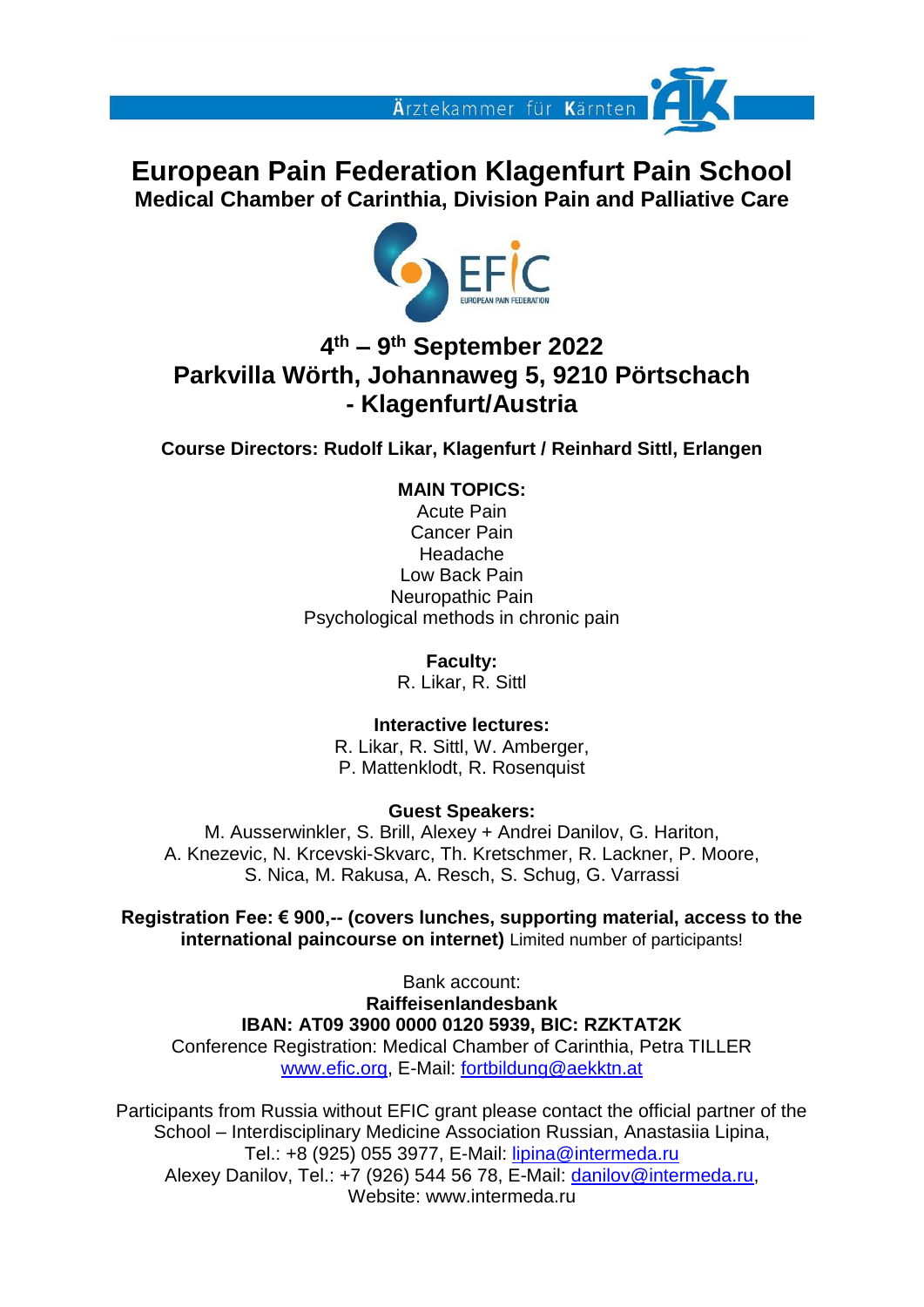

# **European Pain Federation Klagenfurt Pain School**



# **4 th – 9 th September 2022 Pörtschach / Klagenfurt - Austria**

## **Sunday, September 4 th 2022**

19.00 Welcome

Biopsychosocial Pain Model (Alexey Danilov)

20.00 Get together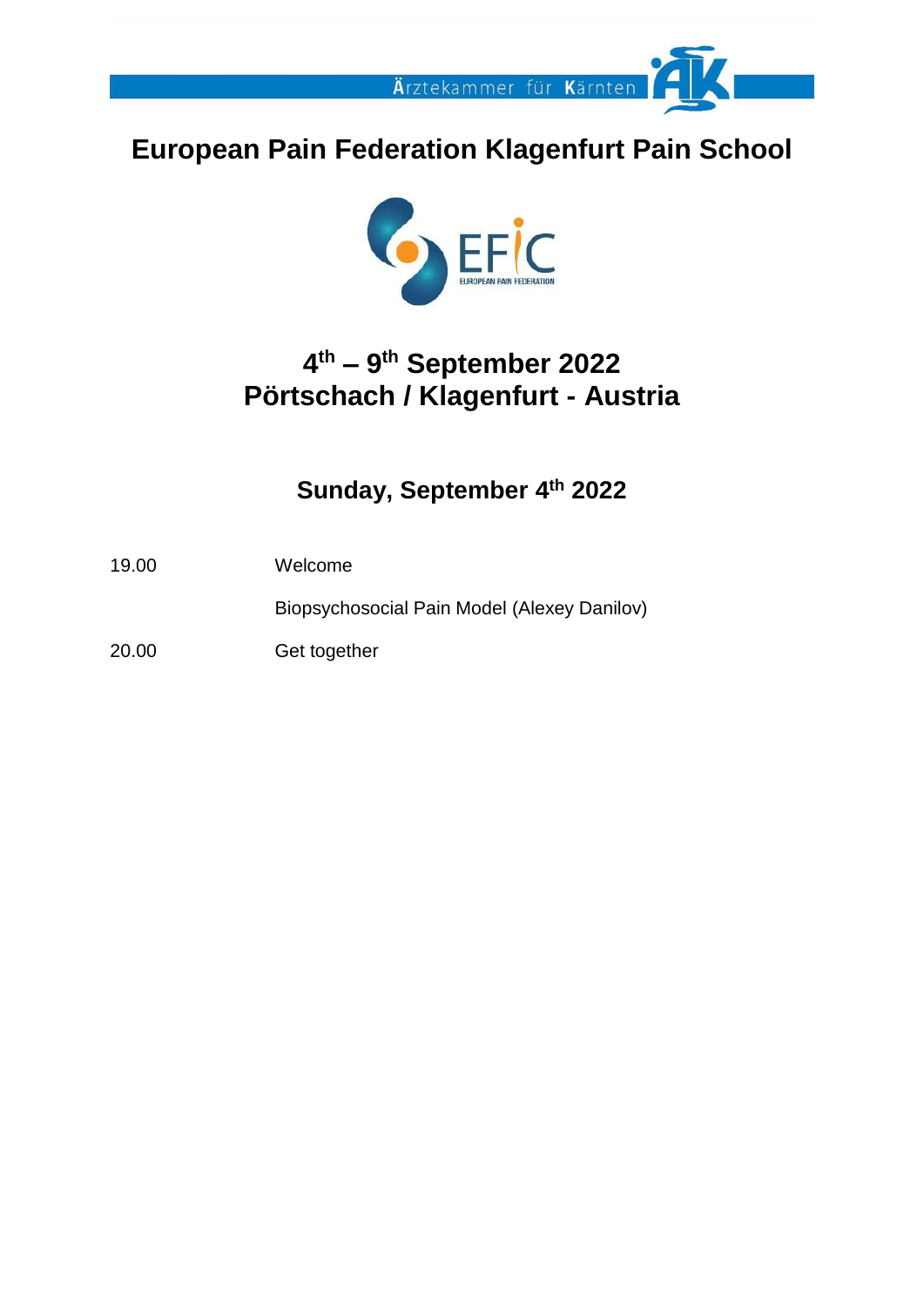**Ä**rztekammer für **K**ärnten



#### **Monday, September 5 th 2022 Acute Pain**

- 9.00-9.45: Introduction
- 9.45-10.30: Basics in pathophysiology and treatment of acute pain I - interactive session (R. Likar / R. Sittl)
- *10.30-11.15: Coffee Break*
- 11.15-12.00: Basics in pathophysiology and treatment of acute pain II - interactive session (R. Likar / R. Sittl))
- 12.00-13.00: Basics in non-opioids (S. Schug)
- *13.00-14.45: Lunch Break*
- 14.45-16.00 Myofacial disbalance in pain with the spine and extremities without organic pathology in real time diagnoses treatment and results "hands on" (R. Lackner)
- 16.00-17.00: The role of cannabinoids in pain medicine (S. Brill)
- 17.00-17.30: *Coffee Break*
- *17.30-19.00:* Basics in opioids (R. Likar)
- 19.00-19.30: Taking pain history in chronic patients (R. Sittl)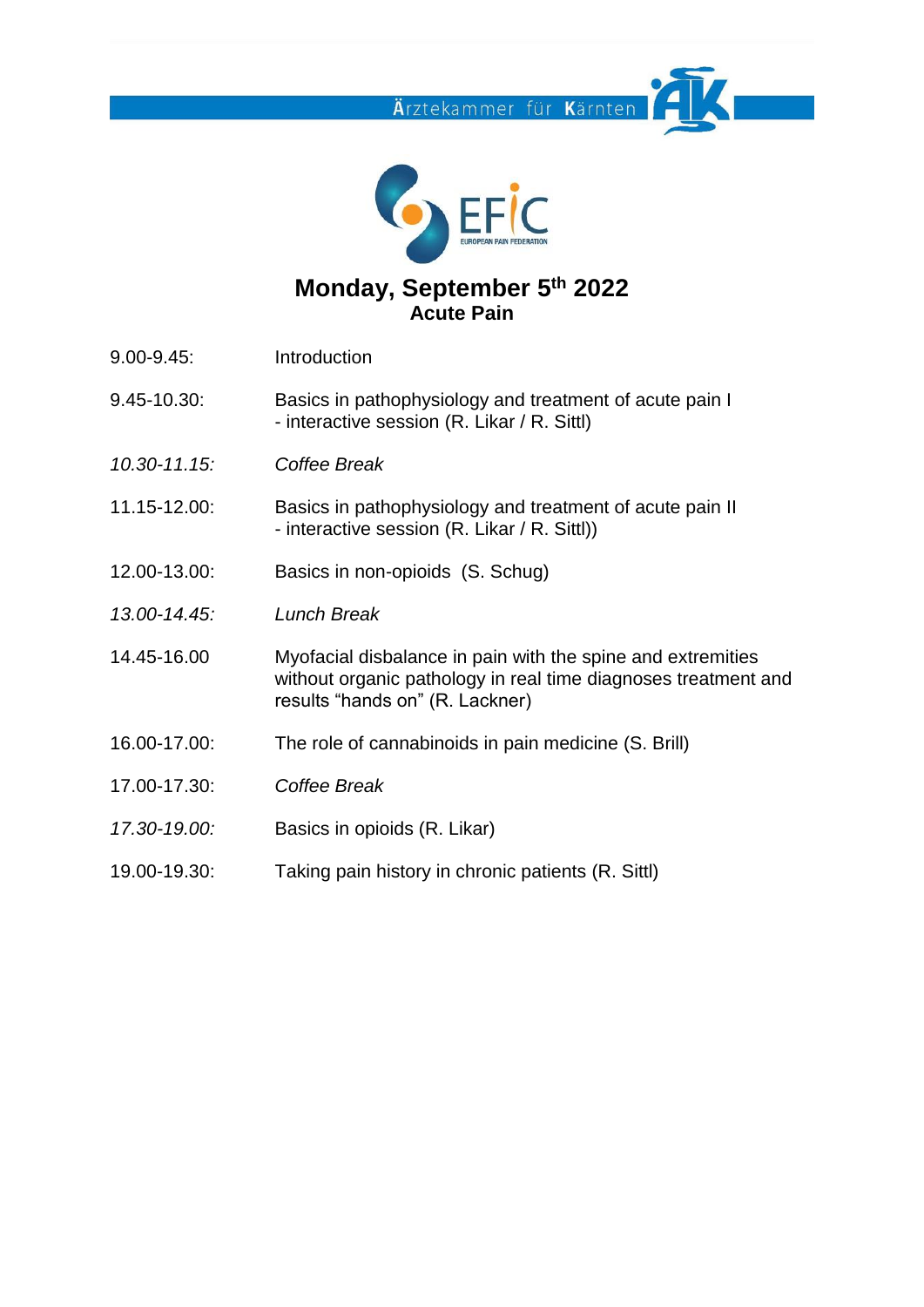



## **Tuesday, September 6 th 2022 Cancer Pain**

- **Principles of cancer pain treatment:** 9.00-10.30: Use of non-opioids, opioids and coanalgesics I - interactive session (R. Likar / R. Sittl)
- *10.30-11.00: Coffee Break*
- 11.00-12.00: Use of non-opioids, opioids and coanalgesics II - interactive session - case studies (R. Sittl / R. Likar)
- 12.00-13.15: Invasive methods in the treatment of cancer pain (R. Likar)
- 13.15-13.45 Regional anesthesia as a topic for adults (R. Rosenquist)
- *13.45-15.30 Lunch Break*

#### **LECTURES OF** *EUROPEAN PAIN FEDERATION* **REPRESENTATIVES AND INVITED SPEAKERS**

- 15.30-16.30: Visceral Pain (N. Krcevski-Skvarc)
- *16.30-17.00 Coffee Break*
- 17.00-17.30: Rehabilitation and Physiotherapy of the lower extremity (A. Knezevic)
- 17.30-18.15: Chronic Pain, Mindfulness and Neuroplasticity (G. Hariton)
- 20.00 Get together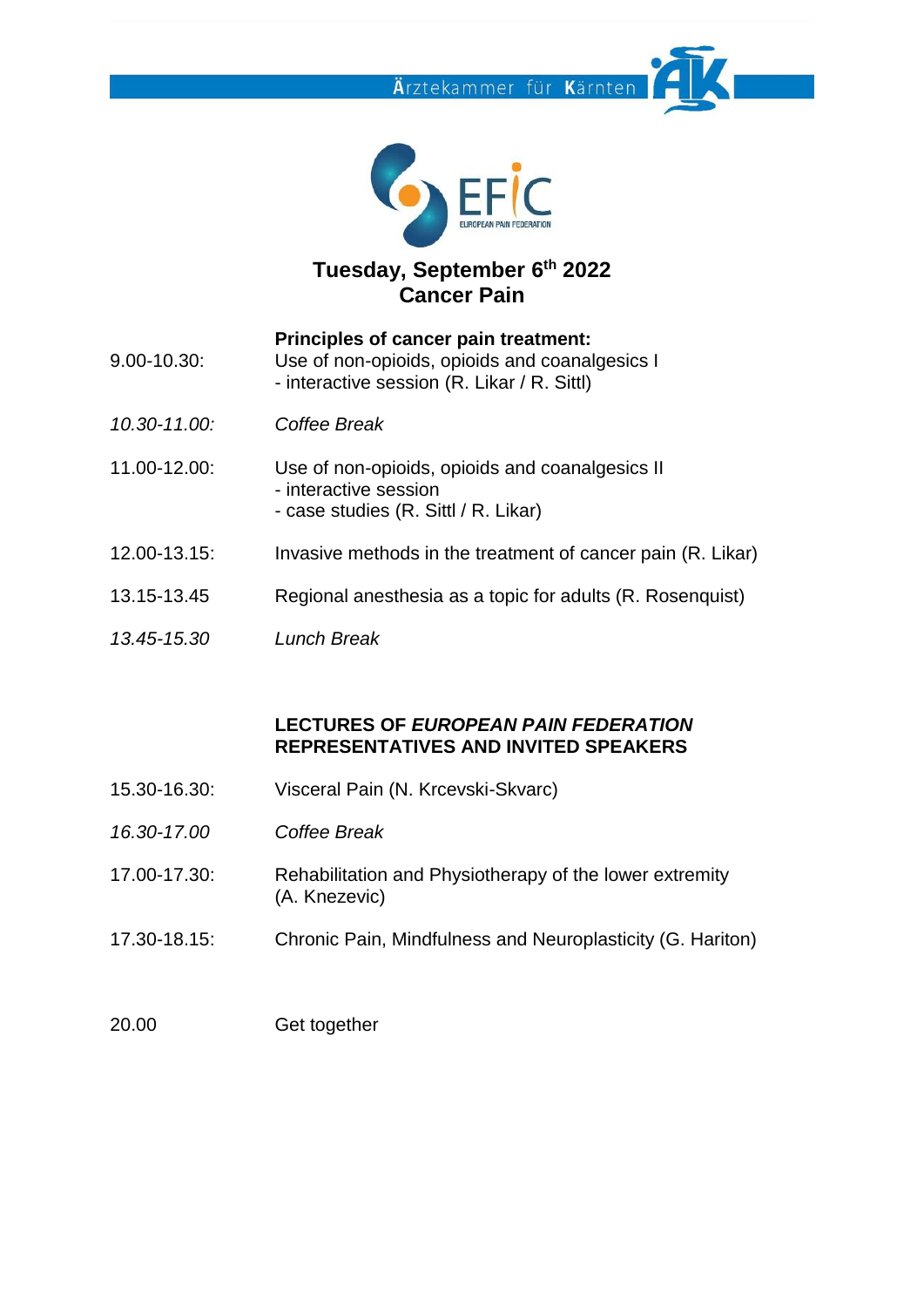



#### **Wednesday, September 7 th 2022 Headache**

- 9.00-10.00: Migraine headache (M. Rakusa)
- 10.00-11.00: Tension headache, cluster headache, symptoms and treatment (W. Amberger)
- *11.00-11.30: Coffee Break*
- 11.30-12.15 Trigeminal neuralgia (Th. Kretschmer / A. Resch)
- *12.15 Lunch*

#### **At your free disposal**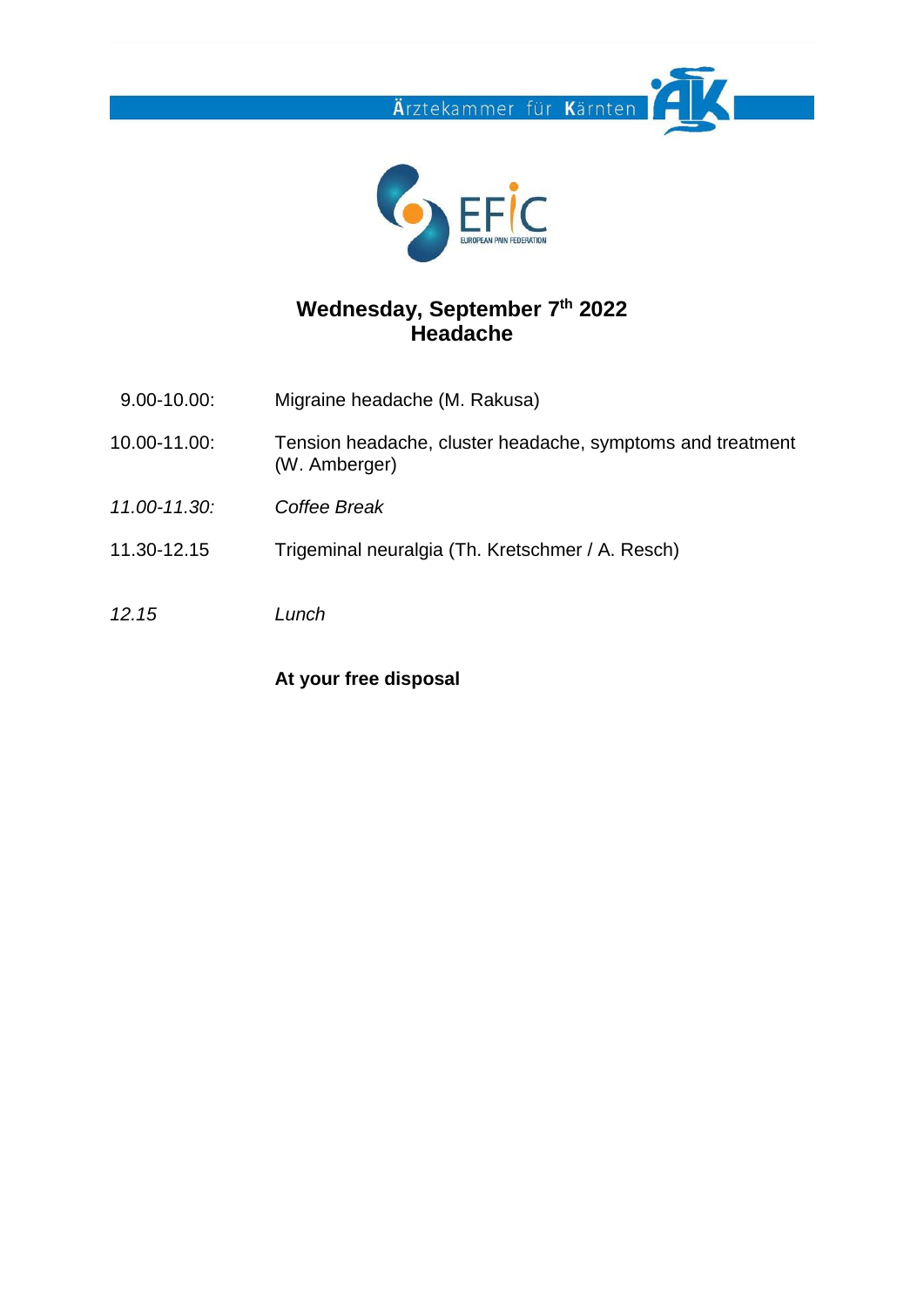



### **Thursday, September 8 th 2022 Neuropathic Pain**

- 9.00-9.45: Neuropathic Pain (Andrei Danilov)
- 9.45-11.15: Treatment of neuropathic pain interactive case discussion (R. Sittl / R. Likar)
- *11.15-11.45: Coffee Break*
- 11.45-12.30 Pain and Disability (S. Nica)
- 13.30 Optional: Visit Pain- and Palliative Clinic
- 16.00-17.30 Psychological methods in chronic pain (P. Mattenklodt / R. Sittl)
- *17.30-18.00: Coffee Break*
- 18.00-19.00: Low back pain case study (R. Likar / R. Sittl)
- 19.00-20.00: Opioid Crisis (G. Varrassi)